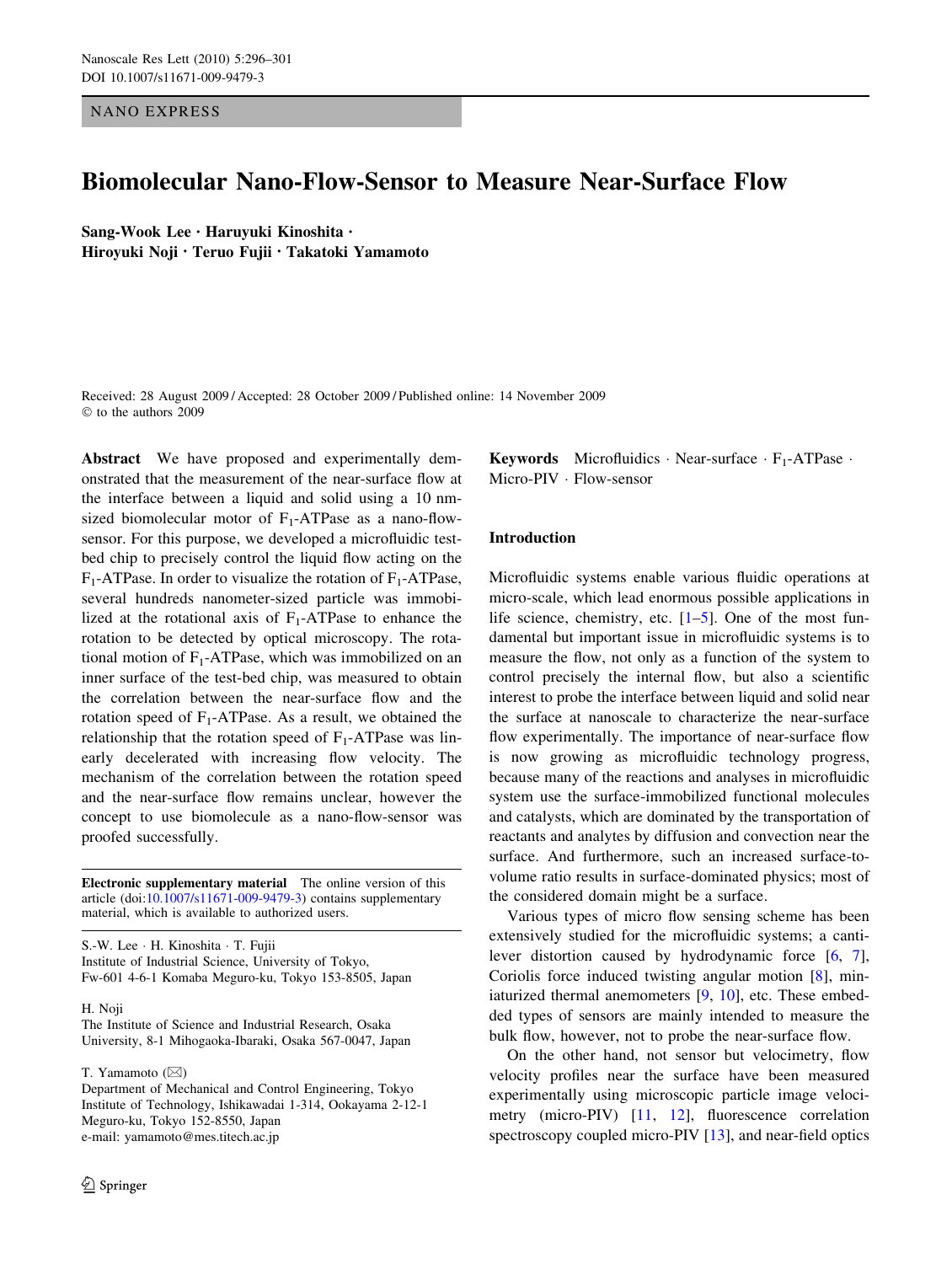coupled micro-PIV, in which an evanescent wave is used to visualize only the proximity of surface [\[14](#page-5-0)]. Although it is expected to be a practical means of measurement now, the resolution perpendicular to the surface is limited to hundreds nanometers because of the difficulty in controlling the evanescent depth, and the difficulty in capturing the particle image if the particles are less than a few hundreds of nanometers caused by its very fast Brownian motion and weak fluorescence.

Herein, we propose a concept that is the use of a biomolecular motor protein of  $F_1$ -ATPase as a nano-flowsensor to measure the flow velocity in the proximity of a solid surface. In fact,  $F_1$ -ATPase functions as a rotary molecular motor in a living body; the central  $\gamma$ -subunit rotates anticlockwise against  $\alpha_3\beta_3$ -subunits by hydrolysis of ATP  $[15]$  $[15]$ . Because the size of  $F_1$ -ATPase is about 10 nm, much less than the detection limit of an optical microscope, its rotation has been observed by coupling the  $\gamma$ -subunit to a nanometer-sized tag-bead that enhances the rotational motion. Our idea is that, if a flow near a surface exerts a hydrodynamic force on the  $F_1$ -ATPase and the tagbead complex  $(F_1$ -bead) that is immobilized on a considered surface, the rotational motion will be affected and correlated with the near-surface flow. Therefore, the nearsurface velocity can be evaluated directly if the rotation of  $F_1$ -bead is measured. Using a biomolecule as kind a nanomachine might sound impractical idea, because biomolecule is usually unstable, irreproducible, etc. Realizing practical artificial nano-machine (nano-flow-sensor in this case) is a different issue and is technological improvements on the immediate horizon. Using forthcoming  $F_1$ -ATPase is only the way to utilize nano-machine for near-surface flow measurements at present, and we believe that the obtained knowledge will be profitable for the future development of such a nano-machine and the related applications in nanotechnology.

This article presents the first demonstration to show the concept of measuring near-surface flow using biomolecular motor of  $F_1$ -ATPase as a nano-flow-sensor.

## Experimental

The theoretical resolution in surface-normal direction can be down to around 10 nm of the size of  $F_1$ -ATPase, whereas the practical resolution could be limited by the size of the tag-bead immobilized on  $F_1$ -ATPase. It is therefore important to optimize the size and the shape of the tag-bead to get closer to the theoretical resolution. However, developing the tag-bead is a different technological aspect of this concept. This work is intended to prove the concept to use  $F_1$ -ATPase as a nano-flow-sensor. Therefore, we used an easily observable sized commercially available tag-bead to demonstrate in this work; even though the resolution is not high enough to be comparable to the recent near-field optics coupled micro-PIV techniques.

# Microfluidic chip

We developed a microfluidic test-bed chip consisting of three sub-chips to precisely control the liquid flow acting on the complex of  $F_1$ -ATPase and bead ( $F_1$ -bead) immobilized on a surface, as schematically illustrated in Fig. [1.](#page-2-0) The microfluidic chip design resembles that of our previously developed one, in which the Si-based micropump chip [[16](#page-5-0)], the polydimethylsiloxane (PDMS)-based microchannel chip, and the Ni–NTA coated glass-made immobilization chip are integrated [[17\]](#page-5-0). The cross-section size of the microchannel is 800  $\mu$ m wide and 60  $\mu$ m deep, which is connected through the micropump. The observation area of the device is entirely transparent, so that the rotation of  $F_1$ -bead is visible by transparent light through the device under an optical microscope. The  $F_1$ -ATPase used here was a genetically modified one having 6 His-tags at the bottom of  $\alpha_3\beta_3$ -subunits (stator of motor), whereas at the top of the  $\gamma$ -subunit (rotor of motor) was biotinylated to have a single biotin molecule. Because His-tag binds particularly to Ni–NTA and biotin binds to avidin, the bottom of  $F_1$ -ATPase is immobilized on the surface of the Ni–NTA coated immobilization chip; an avidin-coated bead is immobilized at the top of the  $\gamma$ -subunit, as depicted in Fig. [1](#page-2-0)b. It is noteworthy that, because the bead is a spheroid having rotation symmetry, it is difficult to detect the rotation if it rotates on its axis with no axial run out. Therefore, we specifically examined only the duplex bead, which is statistically obtained by repeated centrifugal aggregation and dispersion. The duplex bead strongly enhances the rotation for visualization and also enhances the interaction with the fluid motion because of its off-axis rotation, as depicted in Fig. [1](#page-2-0)b.

#### Flow Evaluation

In the micro-PIV measurement, fluorescent beads (R500; Duke Scientific Corp.) with an average diameter of 500 nm were used as tracer particles. The bead emits red light (emission maximum: 612 nm) when illuminated by green light (excitation maximum: 542 nm). The focal plane of the micro-PIV was set at the middle height of the microchannel  $(30 \mu m)$  distant from the surface) to find the bulk flow velocity. The rotation plane of the  $F_1$ -bead is assumed at 200 nm from the surface; theoretically, the  $F_1$  height is about 10 nm, the bead  $(\phi 350 \text{ nm}, \text{ CM}01 \text{ N}/7024; \text{Bangs})$ Laboratories Inc.) radius is about 175 nm, and the avidin layer on the bead is expected to be a few nanometres thick, which corresponds to approximately 200 nm or less distant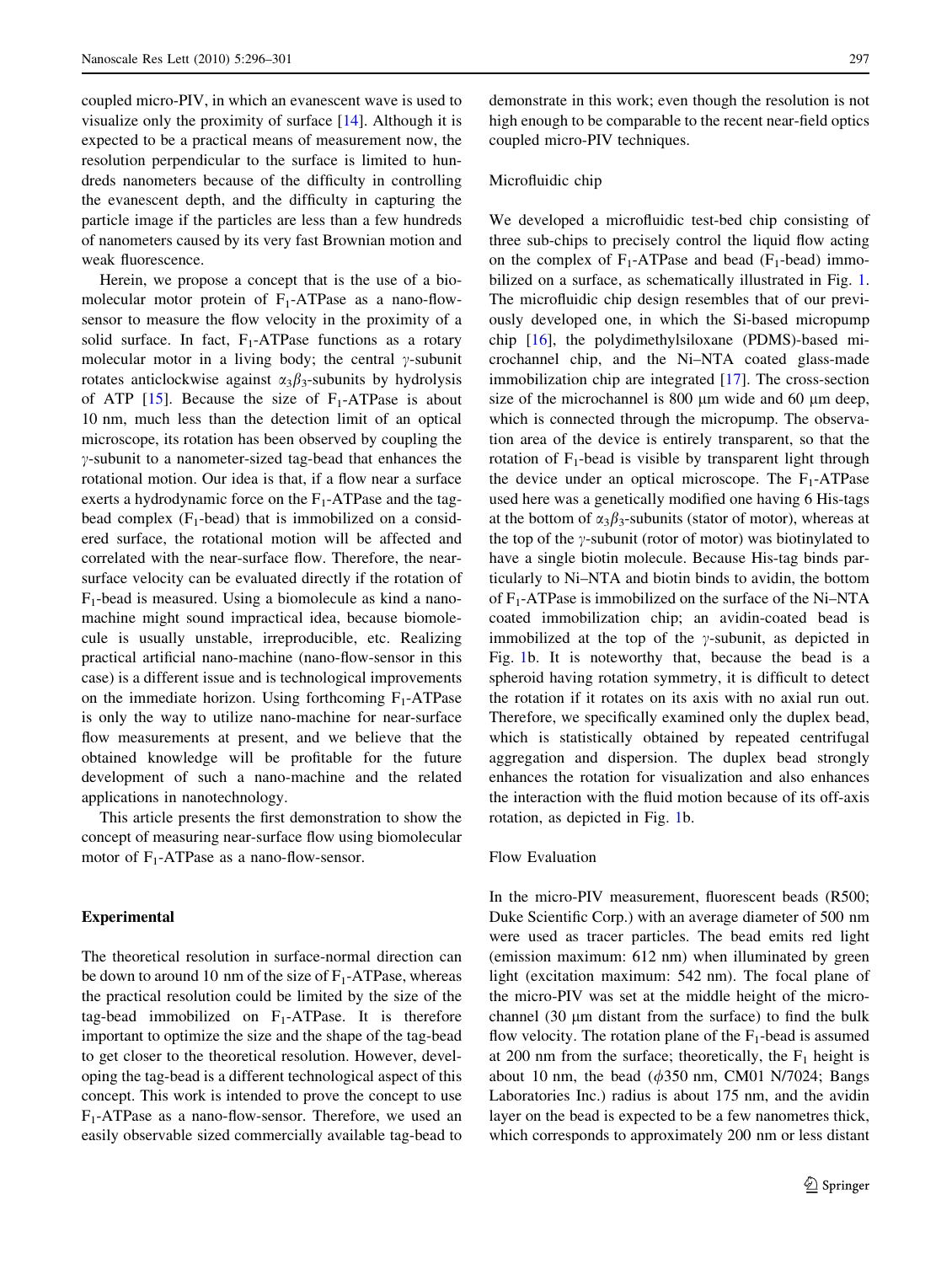<span id="page-2-0"></span>Fig. 1 Design of microfluidic chip. a Side view of the microfluidic chip that is assembled three sub-chips, micropump chip, immobilization chip, and microchannel chip into a single functional chip. b Cross-section at  $A-A'$  plane of panel  $a$ , showing the shape and dimension of the microchannel. The  $F_1$ -ATPase-bead conjugate is immobilized upside down on the inner surface of the immobilization chip



from the surface. The  $F_1$ -bead rotation must be correlated by a flow at near-surface 200 nm apart from the wall. It was, however, impossible to obtain the velocity profile at 200 nm apart from the wall by micro-PIV directly with our experimental apparatus. Therefore, the rotation of  $F_1$ -bead was primitively evaluated by comparing the mean flow velocity in the microchannel obtained by the micro-PIV. The near-surface velocity at 200 nm from the wall was also very roughly estimated by extrapolating a parabolic profile of the assumed Poiseuille-like flow ( $Re \approx 0.01$ ) if the boundary is no-slip.

Consequently, the focal plane of the micro-PIV measurement and that of the  $F_1$ -bead rotation were 30  $\mu$ m and 200 nm apart from the bottom wall, respectively. Because the focal depth of the objective lens (UPLSAPO  $\times 100$  NA 1.4; Olympus Co.) with the camera (1/2 inch 3CCD ExwaveHAD; Sony Inc.) is less than 1  $\mu$ m for the F<sub>1</sub>-bead observation, it is impossible to visualize the both at the same time. Furthermore, the micro-PIV particles hit and stopped the rotation of  $F_1$ -bead when micro-PIV and  $F_1$ rotation are conducted at the same time. Therefore, we conducted micro-PIV and  $F_1$ -bead rotation separately but sequentially using the same microchannel.

## Sample Preparation and Measurement

The microfluidic chip was mounted on an  $x-y$  translation stage located under an epi-fluorescent microscope (BX-50- FM-RFL; Olympus Corp.). We used cameras of two types for the experiment. One is a high-speed and high-sensitive camera (Phantom v.7.1; Vision Research Inc.) for micro-PIV measurements. The other is an ICCD camera (M4314; Hamamatsu Photonics Inc.) to visualize the  $F_1$ -bead rotation.

The rotation assay of the  $F_1$ -bead was conducted using the following procedures. A buffer solution [10 mM 4 morpholinepropanesulfonic acid (MOPS)–KOH/50 nm KCl 1% (vol/vol) BSA, pH 7.0] was flowed thoroughly to fill the entire microchannel at the first step. Second, 2 nM biotinylated His-tagged  $F_1$ -ATPase in the buffer solution was introduced to the microchannel and was immobilized naturally to Ni–NTA on the surface for a few minutes. Streptavidin-coated duplex bead  $(\phi 350 \text{ nm}, \text{CM}01 \text{ N})$ 7024; Bangs Laboratories Inc.) solution was then flowed continuously to attach itself naturally to the biotinylated part of  $F_1$ -ATPase to be  $F_1$ -bead complex for 15 min. Finally,  $700 \mu M$  ATP in the buffer solution was introduced to start rotation. The rotational motion was extracted automatically from the video image using homemade image processing software on a PC.

## Results

Figure [2](#page-3-0) shows the relationship between the rotation speed of four different randomly chosen  $F_1$ -beads and the mean velocity  $u_{\rm m}$  and the estimated near-surface velocity  $u_{\rm F}$ . Apparently, the linear correlations are obtained between the rotation speed of  $F_1$ -beads and the flow velocity, even though the intercept of the graphs varies widely across the samples. The rotation was stopped at a mean velocity of more than 1.1 mm/s.

In order to elucidate why and how the  $F_1$ -bead rotation is correlated with the near-surface velocity, we made a detailed plot at mean velocity  $u_m = 0$ , 10.5, 16.0, and 2[3](#page-4-0).8  $\mu$ m/s, as shown in Fig. 3. The four graphs depict the time course of the rotation of  $F_1$ -bead at each mean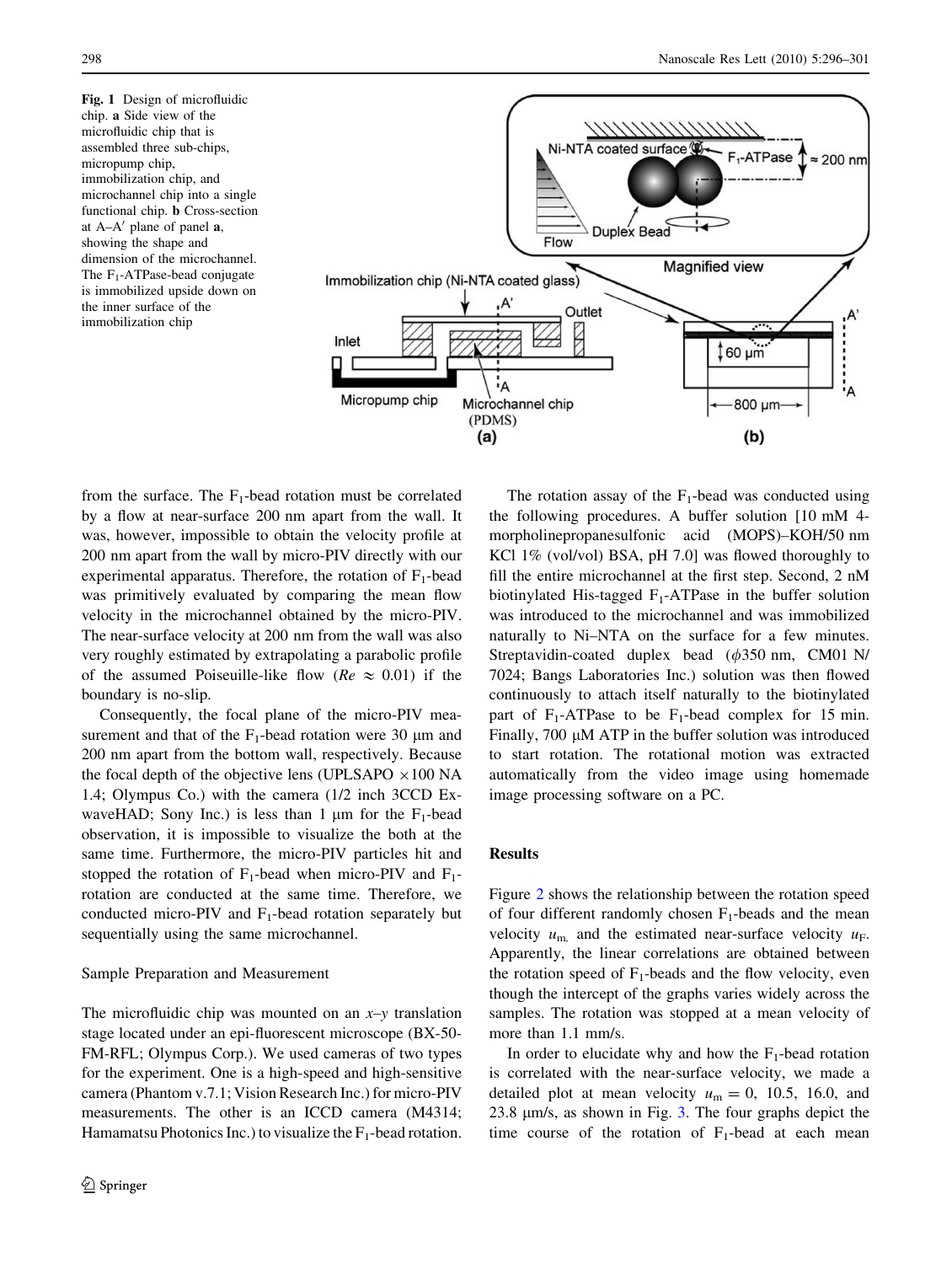<span id="page-3-0"></span>

Fig. 2 Relationship between rotation of  $F_1$ -bead and near-surface velocity. Four randomly chosen  $F_1$ -beads were investigated to obtain the relationship between rotation of  $F_1$ -bead and near-surface velocity. The velocity dependence of  $F_1$ -bead rotation is widely varied across samples, especially the intercept. However, the tendency of linear correlations is obtained from all of them

velocity. The slopes of the graph represent the rotation speed of  $F_1$ -bead, which decreases with increasing the mean velocity. The insets show the centroid plot of the bead position at 33 ms time intervals; the black dots show the presence of bead at each measured moment. The  $F_1$ bead rotates counter-clockwise by the nature of  $F_1$ -ATPase, as indicated by the arrow. As shown there, the  $F_1$ -bead is almost uniformly rotated if no-flow exists (Fig. [3a](#page-4-0)), although several regions exist which are slower or faster than the others, which appeared as the dense or the sparse dots if the flow is present, as shown in Fig. [3b](#page-4-0), c. I It is qualitatively expected that the rotation in the upper half will be decelerated while the lower half will be accelerated because of the relative configuration between the direction of flow and the rotation. For Fig. [3](#page-4-0)b at the slower flow condition, the  $F_1$ -bead is the most decelerated at around  $90^\circ$  at an angle to the flow streamline, whereas it is the most accelerated at around 270°. For the faster flow, both most decelerated and accelerated regions appear as a bit shifted to (and making an acute angle with) the flow direction.

These results can be modeled if it is considered as the Stokes resistance in the rotation of a sphere about a noncentrally located axis under a uniform flow; the resistant torque T may be very roughly evaluated as  $T = -8\pi\eta a^2\omega - 6\pi\eta a r\omega$ , where  $\eta$  is the viscosity, a is the

bead diameter, r is the rotation radius, and  $\omega$  is the angular velocity [\[18](#page-5-0)]. However, because the flow is presumed to be uniform (from left to right in the figures), the decelerated and accelerated effects must counteract each other, meaning that the presence of flow does not affect the rotation speed with this simple model. We therefore presume that it can result from the following: (1) deformation of the molecular structure of  $F_1$ -ATPase by external hydrodynamic force deteriorates the activity of  $F_1$ -ATPase itself; (2) non-negligible friction exists between the bead and the surface by an inappreciable inclination of the rotation axis by the applied hydrodynamic force; or (3) both of (1) and (2).

To evaluate those hypotheses, tag-bead size dependence of  $F_1$ -bead rotation at without flow (0  $\mu$ m/s) and with flow  $(51.1 \text{ }\mu\text{m/s}$  as near-surface velocity) was measured by varying the size of the tag-bead from 350 to 800 nm. Because it is difficult to obtain a tag-bead (duplex bead) smaller than 350 nm using commercially available beads with our method, the tag-bead size dependence was evaluated as greater than 350 nm. Results show that the rotation of  $F_1$ -beads is linearly proportional to tag-bead size both with flow and without flow as shown Fig. [4](#page-4-0). As a result, the rotation of  $F_1$ -bead is linearly proportional to the tag-bead size, which will implicitly suggest that Stokes resistance may deform the molecular structure of  $F_1$ -ATPase and deteriorates the activity of  $F_1$ -ATPase and/or may induce an inappreciable inclination of the rotation axis resulting in increase non-negligible friction exists between the bead and the surface.

## **Conclusions**

This method remains in the primitive experimental stage, so that there many problems should be solved for quantitative measurement and practical use, especially to improve depth resolution and to understand behind mechanism. However, our concept to use a bimolecular motor of  $F_1$ -ATPase as a nano-flow-sensor was demonstrated successfully. The measurement limit of the flow sensing is currently less than about 1.1 mm/s as mean velocity (correspond to roughly  $22 \mu m/s$  at  $200 \text{ nm}$  apart from the surface). The available velocity range can be expanded to the higher range by optimizing the size and the shape of the tag-bead to control applied hydrodynamic force from the flow. Optimization by decreasing the tagbead size will also lead to higher depth resolution, which can be as small as the size of  $F_1$ -ATPase of 10 nm or bit larger tens nm. For example, a biomolecule of rod-shaped actin filament with the diameter of 10 nm [\[19](#page-5-0)], a rodshaped colloidal gold with the diameter of 39 nm [\[20](#page-5-0)], and a single spherical colloidal gold with the diameter of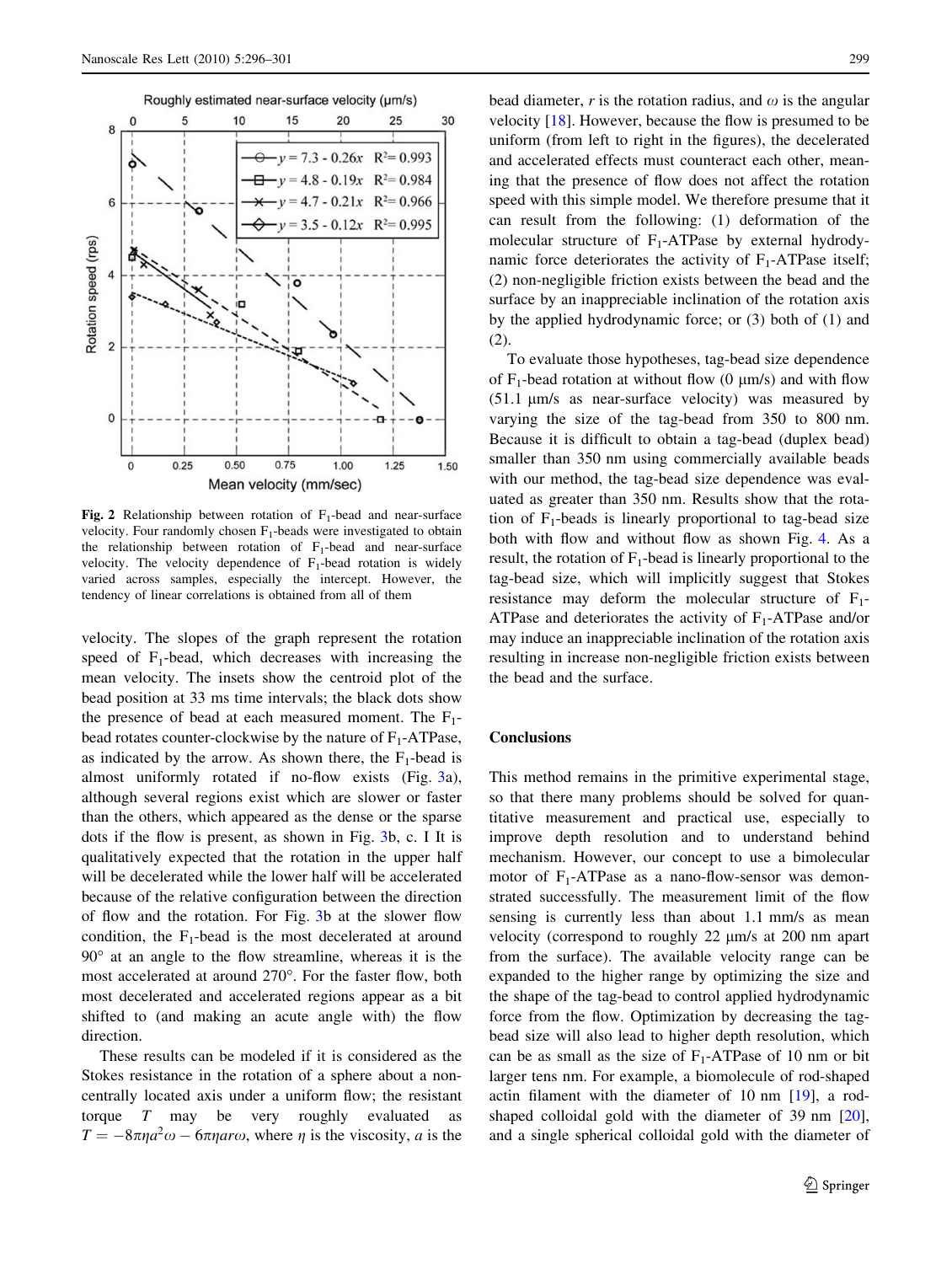<span id="page-4-0"></span>Fig. 3 Time course of the velocity dependency of  $F_1$ -bead rotation.  $F_1$ -bead rotations are measured at four different nearsurface velocities. The insets show the centroid plot of the bead position at 33 ms intervals. In the experiment, the rotation is halted at more than  $22 \mu m/s$ (data not shown)





Fig. 4 Tag-bead size dependence of  $F_1$ -bead rotation. The size dependence of  $F_1$ -bead rotation was measured without flow and with flow  $(0.38 \text{ µm/s})$  by varying the size of the tag-bead from 350 to 800 nm. In both cases, the rotation of  $F_1$ -bead is linearly proportional to the tag-bead size

40 nm or less [[21\]](#page-5-0) have already demonstrated to visualize  $F_1$ -ATPase rotation under no-flow condition. By using these tag-bead technologies, the depth resolution will be much higher into really tens nanometer region at nearsurface. Furthermore, our speculation about the mechanism of the velocity-dependent rotation  $F_1$ -bead can be evaluated through such optimization by controlling the interaction not only between the tag-bead and flow, but also between the tag-bead and the surface by immobilizing  $F_1$ -bead onto a nano-fabricated relief structures to control their mutual friction.

Using biomolecule as a nano-tool has many problems for practical use at present. It would be solved by merging future nanotechnology to realize artificial nano-machines. Whichever biomimetic or fully artificial design, we believe that the knowledge obtained from biomolecular nanomachine would be helpful to realize such a future nanotechnology.

Acknowledgments This work was supported by the Japan Society for the Promotion of Science, Bio-Oriented Technology Research Advancement Institution, a Grant-in-Aid for Scientific Research (20510114) from the Ministry of Education, Culture, Sports, Science and Technology, and Precursory Research for Embryonic Science and Technology from Japan Science and Technology Agency, Japan.